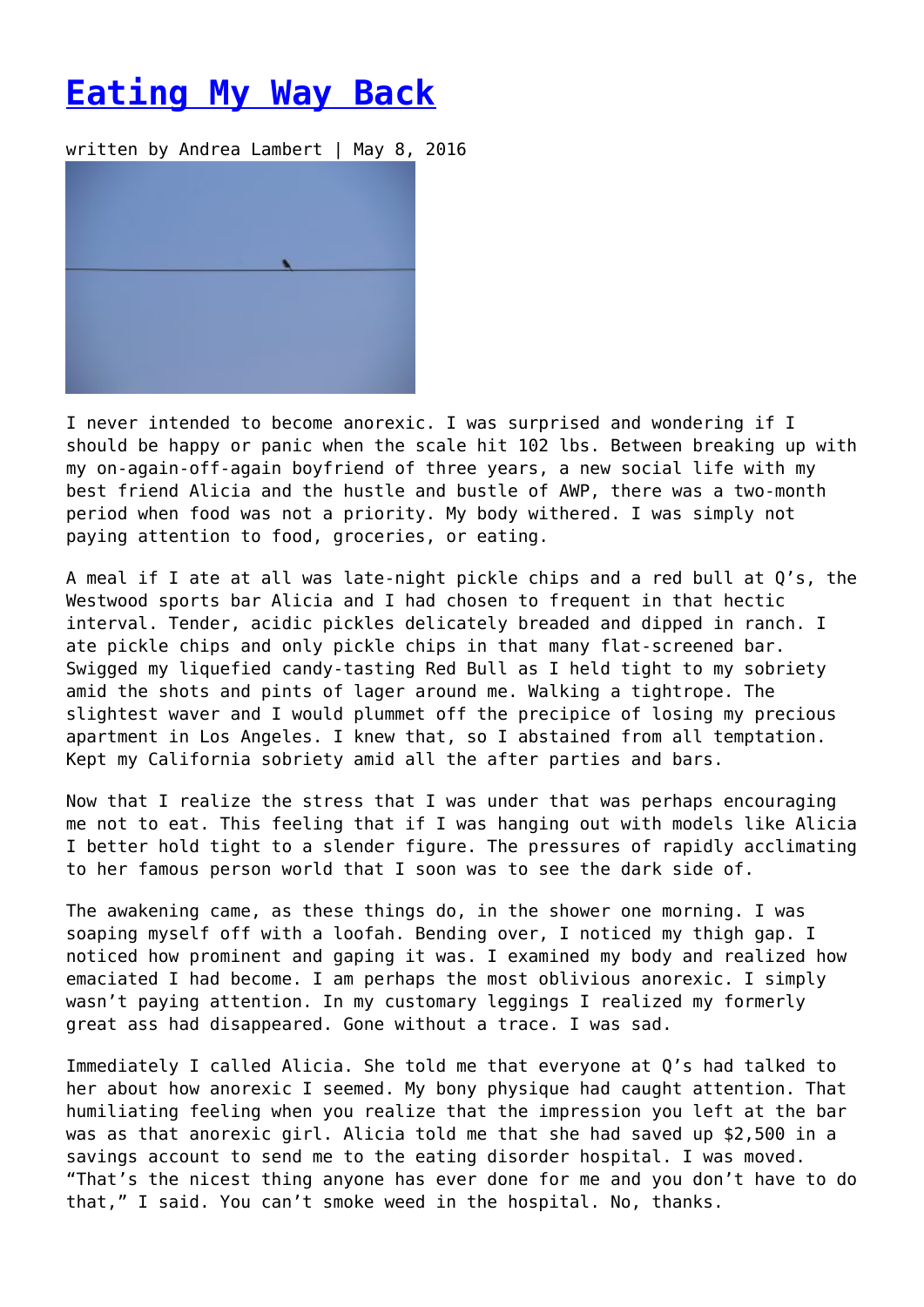We quickly decided that the solution was lunch. I needed to eat two meals a day instead of my customary one. I scheduled "Lunch" for 1 pm every day into my iCal. In comforting digital type it screamed back at me, "You will be okay. We will fix this."

That afternoon I drove the eight miles down Santa Monica Blvd to Alicia's apartment in Westwood. As best friends do, she went grocery shopping with me at Sprouts and encouraged me to fill my cart with nutritious, tasty food that I would enjoy eating. Fresh mozzarella, skinny cow ice cream sandwiches, a brick of smoked gouda cheese, Persian cucumbers, strawberries, bulk bin bags of dried apricots, dried chili mangos, and mixed nuts. They rung us up and we were on our way. Shouldering cloth tote bags bulging with groceries that would soothe, heal, fill out my ravaged thighs that with too much yoga had withered down to bone.

I comfort myself with a fantasy of becoming an old woman in this highceiling-ed, hardwood-floored Hollywood one-bedroom that I currently inhabit since the death of my wife. I comfort myself with this idea that I will grow old here watching the gentrifying neighborhood change around me like an urban flora and fauna of time. I become the crazy cat lady, eccentric sophisticated auntie of my dreams as I turn 40 this year. I hope to die alone in fifty years in the heirloom four-poster bed that my grandparents slept in. Where my dear Schizophrenic grandfather from whence part of my illness comes laid his head every night and finally died. This bed is haunted as am I but it is an agreeable haunting. A gentle Schizophrenia. Schizoaffective Disorder with anxiety, and PTSD to be precise is my diagnosis.

A diagnosis that is irrelevant and invisible as I shoulder my bags of groceries, fold my vintage cats-eye sunglasses over my eyes and sip my large extra-shot mocha ice blended with whip with red lipsticked lips on this busy Westwood street. Pearl-necklaced white service dog by her side, the redheaded model looks right and left for paparazzi and we advance back to her apartment.

Several bowls later the suggestions of ordering a pizza come up. Pizza sounds like the best solution to inadvertent anorexia. I love pizza. We study the Extreme Pizza menu. While at first Alicia is advocating for a Marguerita, which I would be totes down for, the description of the Mr. Pestato Head pizza on her rose-gold iPhone 6S makes us both pause. "Homemade pesto sauce, roasted potatoes, caramelized onions, feta cheese, fresh basil, oregano and mozzarella cheese." OMFG! We're getting one.

Alicia calls Extreme Pizza. I give them my card information. While we wait she calls one ex in rehab then gets a call from another ex. I tweet, "I feel like the pesto pizza that is arriving soon will be the best thing that's ever happened to me while I am eating it. The way pizza is." Someone I don't know out there in the anonymous ether of the Internet likes my tweet and I feel warm. My codependent need for validation from Internet strangers is a byproduct of the modern age that I, Gen-X-er who remembers when we didn't have the Internet, have taken to like a duck to water.

All I ever wanted as a writer was to be heard by many and understood by some.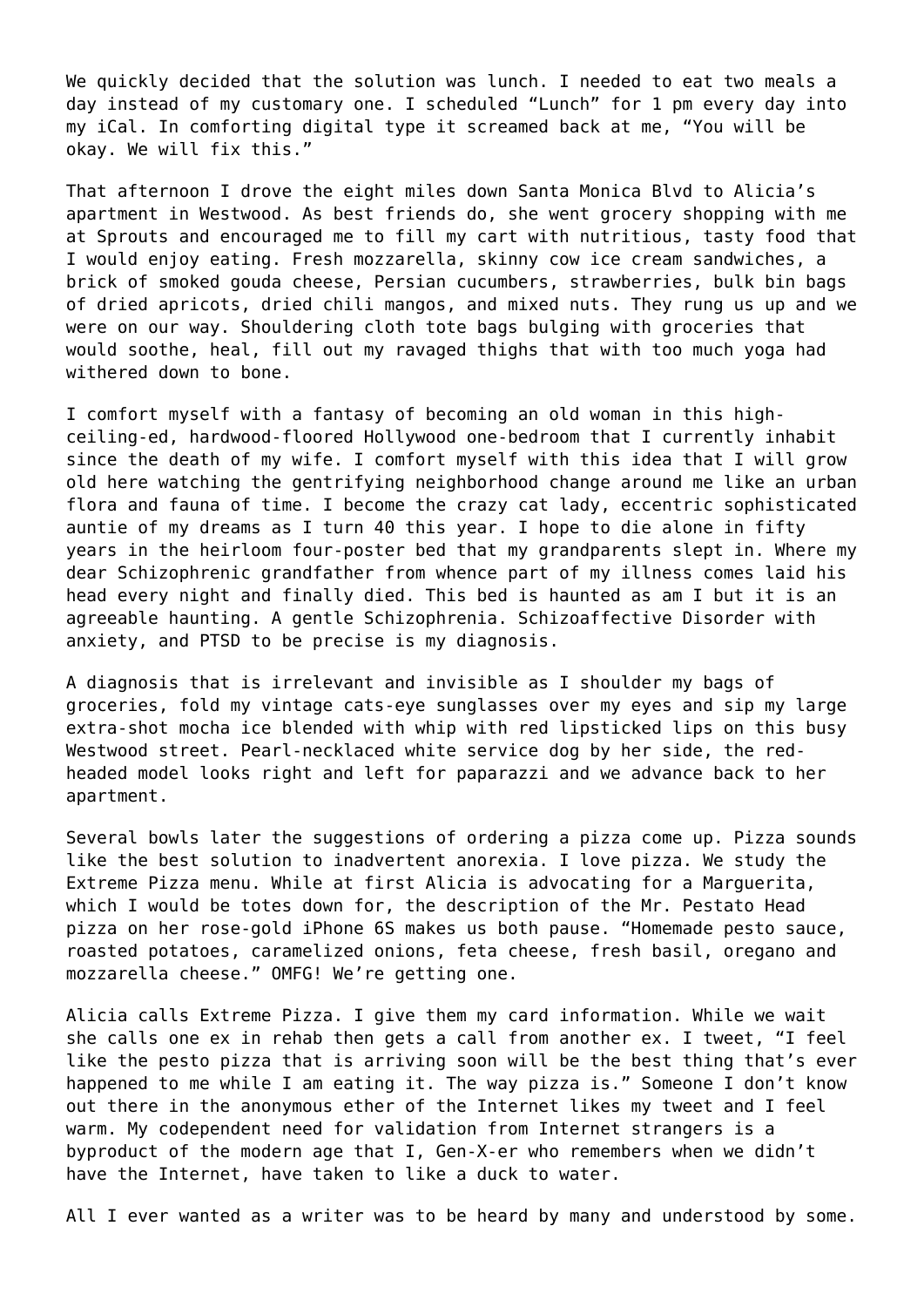Twitter and the Internet gives me that. I am satisfied.

We wait long for the satisfaction of this, the pizza that we both have decided will change our lives. This is the pizza that will rescue me from my anorexia and remind me why I love food again. I have decided this. Alicia makes me promise to eat four pieces. "Twist my arm," I say.

Finally, Alicia calls Extreme Pizza. The gold flecks on her iPhone case glint in the fading sunset out the chiffon-curtained apartment windows. The voice over the speaker phone says, "Your driver had a flat tire, he will be delayed. Your pizza is coming."

"That sounds like bullshit," Alicia says. I agree.

Alicia's white-carpeted one-bedroom is littered with a chaos of makeup, lighters, Parliaments, an eyelash curler, a flatiron, a gram of Blue Dream marijuana, throw pillows and a faint smell of vomit. She has many terminal illnesses and had a bad day a few days ago. Several bouquets of fake peonies pop up on end tables. A cigarette-edged collage of Alicia's modeling photos that I made and gave her for a previous birthday hangs on her wall. In the rubble on the rug I see the Benefit Dew the Hula liquid bronzer that I gave her for her recent 30th birthday.

Alicia has Neuro-Beçhet's Disease among many other diagnoses. Most Beçhets patients go blind by 30. We are on a deathwatch with her. Her doctors have told her she only has five years at the most to live. I know that I will be destroyed by her death yet I throw myself into the friendship.

Finally, Alicia's phone rings. Milano, the owner of the pizza place, is at her door to deliver this fateful pizza that had to be made again after the delivery driver got a flat and disappeared. He charges us \$10 for this, a \$24 gourmet medium pizza, and leaves before I can tip him. This pizza seems all the more magical.

Alicia, as excited about this pizza as I am, opens the lid and displays it before me as I sit on her maroon vomit-stained couch. Immediately the entire gorgeous green pizza falls onto the rug.

"Five second rule!" I yell as we quickly pick it up and set it back in the pizza box. Not to be deterred, Alicia gathers orange Earthenware plates. She loads two of the small potato-loaded pieces onto my plate and takes two for herself. I pick up the first slice and balance the spilling Feta cheese on my tongue before taking a bite.

"How's the pizza?" Alicia says to me from the couch, her mouth full.

"It's changing my life," I answer. I take another bite, and pesto mixes with delicately roasted tender potatoes and flecks of caramelized onion. I wolf down the slice. Nibble pesto from the crust before picking up the second one.

Alicia's phone rings again. It is her ex with information from her lawyer as she is enmeshed in another Hollywood scandal. As she talks to him in the bedroom I am lost in the world of the second two pizza slices that I pick up